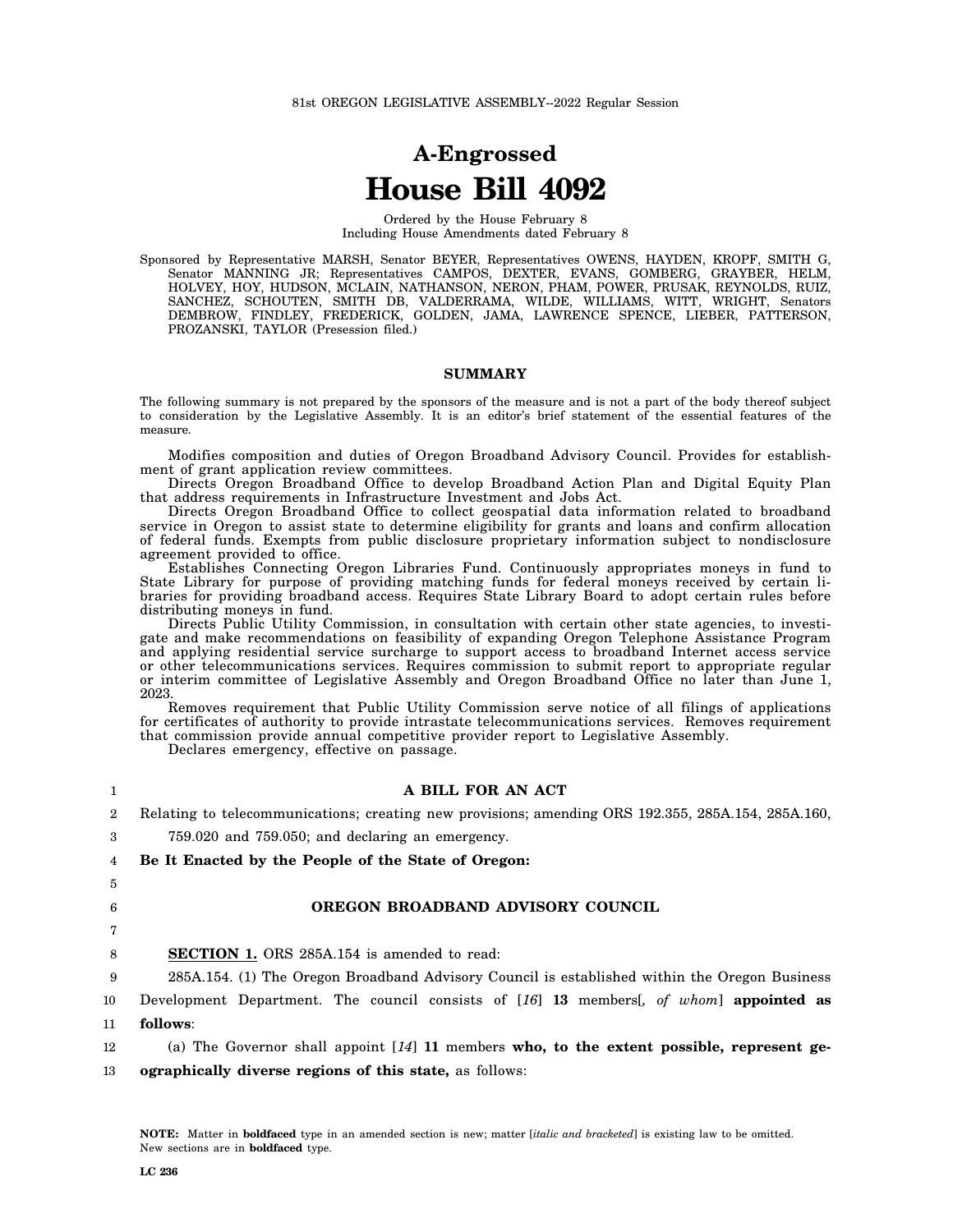1 (A) One member to represent the counties of this state.

2 (B) One member to represent the cities of this state.

3 (C) [*Three*] **Two** members to represent telecommunications service providers [*and Internet service*

4 *providers in this state*]. At least one member must represent a service provider **that provides**

5 **telecommunications services in rural Oregon with preference for appointment given to a**

6 **service provider that is** headquartered in rural Oregon.

7 (D) One member to represent Oregon tribes.

8 (E) One member to represent education **or public libraries**.

9 (F) One member to represent **rural business or** economic development **districts**.

10 11 (G) One member to represent [*public safety*] **urban business or economic development districts**.

12 (H) One member to represent [*health*] **telehealth**.

13 (I) One member to represent the [*State Chief Information Officer*] **digital equity interests of**

14 **historically disadvantaged communities**.

15 [*(J) One member from the Public Utility Commission.*]

16 [*(K) One member to represent the Department of Transportation.*]

17 [*(L)*] **(J)** One member to represent consumers and the public at large.

18 19 (b) The Speaker of the House of Representatives shall appoint one nonvoting member who is a member of the House of Representatives.

20 21 (c) The President of the Senate shall appoint one nonvoting member who is a member of the Senate.

22 23 24 25 26 (2) The term of office of each voting member is four years, but a voting member serves at the pleasure of the Governor. Before the term of a voting member expires, the Governor shall appoint a successor whose term begins on January 1 next following. A voting member is eligible for reappointment **for one additional term**. If there is a vacancy for any cause, the Governor shall make an appointment that becomes immediately effective for the unexpired term.

27 28 (3) The nonvoting legislative members shall serve two-year terms and are eligible for reappointment.

29 30 31 (4) Members of the council who are not members of the Legislative Assembly are not entitled to compensation, but voting members may be paid expenses if funding is available from contributions the Oregon Business Development Department accepts under ORS 285A.157 (2).

32 33 (5) Members of the council who are members of the Legislative Assembly are entitled to compensation and expense reimbursement as provided in ORS 171.072.

34 35 36 37 (6) The council shall select one of the council's voting members as chairperson and another voting member as vice chairperson, for [*such terms and with duties and powers necessary for performing the functions of the offices as the council determines.*] **a two-year term. The chairperson and vice chairperson may not serve for more than two consecutive terms.**

38 39 (7) A majority of the voting members of the council constitutes a quorum for transacting business.

40 41 42 (8) The council shall meet [*at least once*] every three months at a place, day and hour determined by the council. The council may also meet at other times and places specified by the call of the chairperson or of a majority of the members of the council.

43 44 45 (9) A majority of the voting members of the council must approve official action by the council. The council may recommend legislation, public policy and solutions to address the state's broadband needs and goals.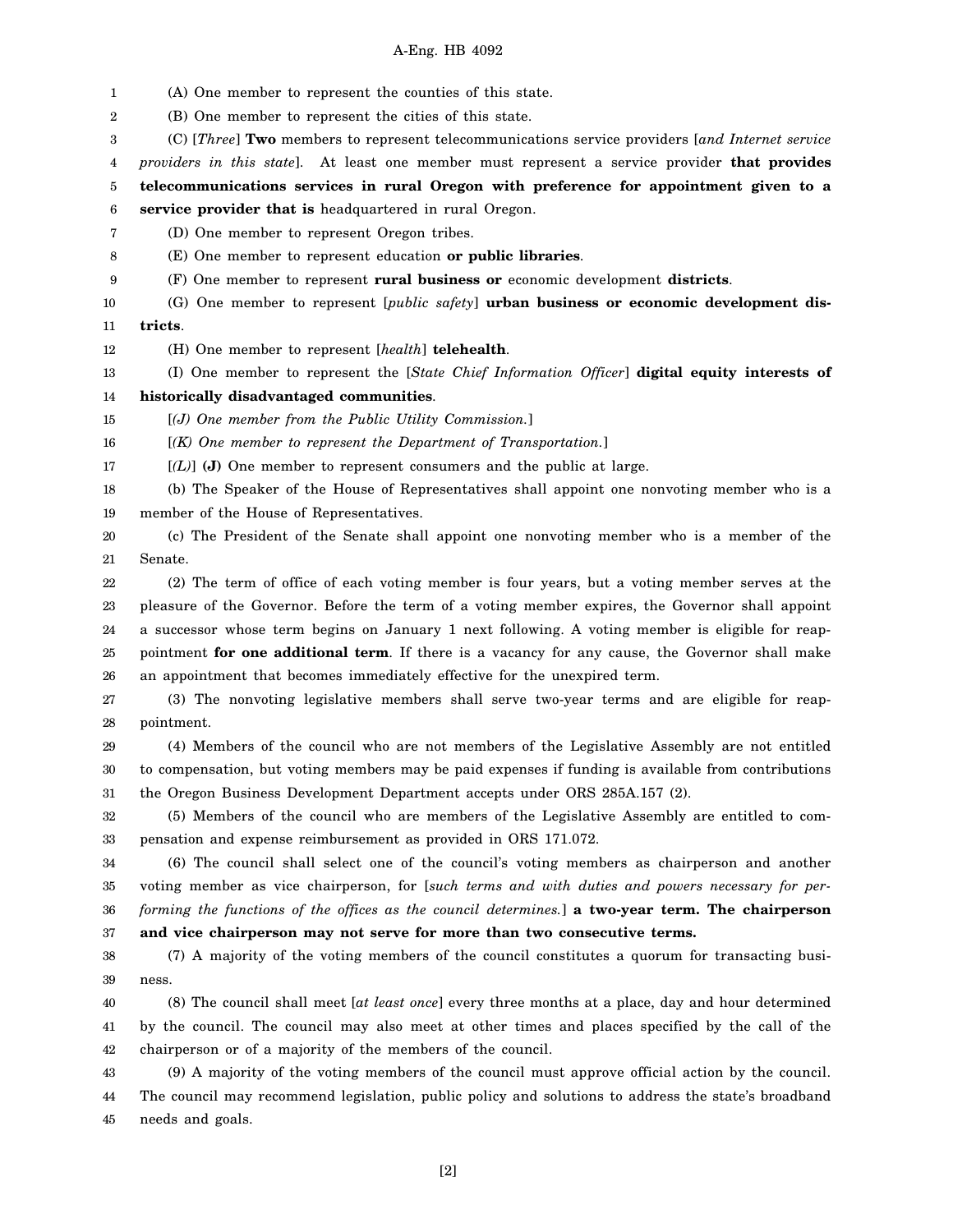1 2 3 4 5 6 7 8 9 10 11 12 13 14 15 16 17 18 19 20 21 22 23 24 25 26 27 28 29 30 31 32 33 34 35 36 37 38 39 40 41 42 43 44 45 (10) The council shall [*champion statewide access to broadband services and shall encourage*]: [*(a) Coordination between existing organizations and sectors that can leverage broadband to their advantage;*] [*(b) State agencies to encourage and facilitate broadband deployment;*] [*(c) The development and support of digital inclusion and education programs to encourage broadband adoption and provide citizens with institutions to teach digital skills necessary for success in the workplace;*] [*(d) Efforts to provide cost-effective quality workforce development training using telecommunications infrastructure and facilities to access distance learning opportunities;*] [*(e) Schools, education service districts and local education agencies in unserved areas to promote broadband access for the surrounding community;*] [*(f) Public and private entities to seek opportunities for partnership with educational institutions that will stimulate the use of broadband technologies through community projects and public education;*] [*(g) The use of broadband communications technologies for telehealth and telemedicine; and*] [*(h) Public and private organizations to work together in partnership to promote the use of telecommunications infrastructure and new technology.*] [*(11) The Oregon Business Development Department shall provide staff or facilities to the council.*] [*(12) The State Chief Information Officer, the Public Utility Commission and the Department of Education may provide staff or facilities to the council.*] **(a) Advise the Oregon Broadband Office on the development and implementation of Oregon's broadband strategy. (b) Advise the Oregon Broadband Office on the scalability, resilience and sustainability of Oregon's broadband infrastructure. (c) Assist the Oregon Broadband Office in developing ideas to streamline deployment of broadband infrastructure and in ensuring continual progress toward achieving state goals. (d) Review and update state goals regarding broadband service speeds in consideration of federal requirements and to ensure that Oregon residents and businesses are prepared for future needs. (e) Advise the Oregon Broadband Office on best practices to guide the development and implementation of state grant programs, including project review, opportunities for appeal and project accountability. (f) Support local governments, providers and stakeholders in project planning and development. (g) Champion equitable statewide access and adoption of broadband services. (11)(a) The council shall establish a grant application review committee for each grant cycle. (b) Subject to grant rules, a grant application review committee shall review grant applications and submit directly to the Oregon Broadband Office recommendations. (c) An individual may not serve on a grant application review committee if the individual is employed by or receives compensation from an entity that is under consideration for a grant through the Oregon Broadband Office.** [*(13)*] **(12)** All agencies of state government, as defined in ORS 174.111, shall assist the council in the performance of the council's duties and, to the extent permitted by laws relating to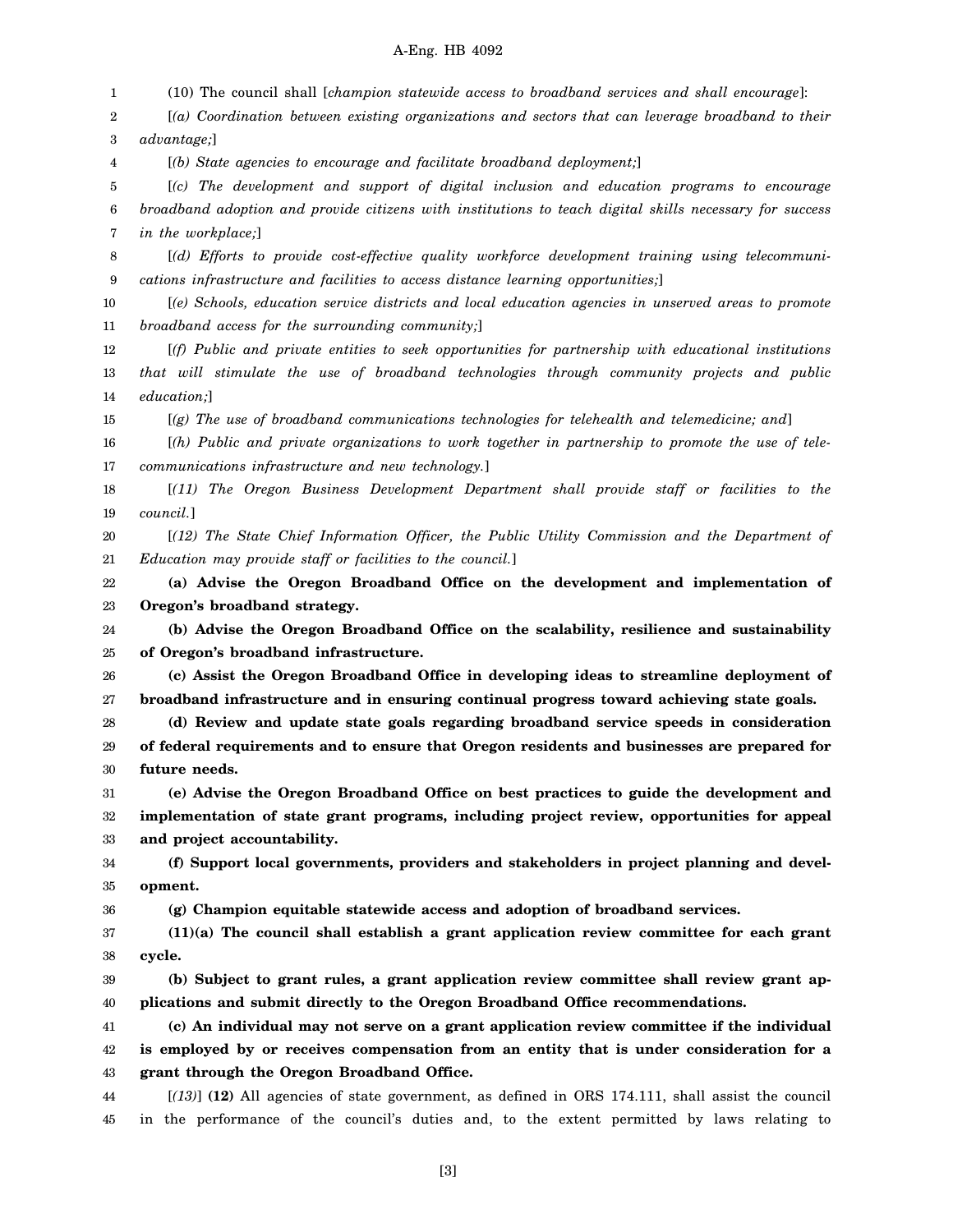| 1        | confidentiality, to furnish such information and advice as the members of the council consider nec- |
|----------|-----------------------------------------------------------------------------------------------------|
| 2        | essary to perform the members' duties.                                                              |
| 3        | SECTION 2. Notwithstanding the term of office specified by ORS 285A.154 (2):                        |
| 4        | (1) The term of office of the members of the Oregon Broadband Advisory Council who                  |
| 5        | are serving on the effective date of this 2022 Act expires on the operative date specified in       |
| 6        | section 12 of this 2022 Act.                                                                        |
| 7        | (2) Of the members first appointed to the Oregon Broadband Advisory Council after the               |
| 8        | operative date specified in section 12 of this 2022 Act:                                            |
| 9        | (a) Five members appointed by the Governor shall serve for an initial term ending De-               |
| 10       | cember 31, 2023.                                                                                    |
| 11       | (b) Six members appointed by the Governor shall serve for an initial term ending De-                |
| 12       | cember 31, 2025.                                                                                    |
| 13       | SECTION 2a. ORS 285A.160 is amended to read:                                                        |
| 14       | 285A.160. The Oregon Broadband Advisory Councill, in consultation with the Oregon Broadband         |
| 15       | Office,] shall submit a report by [November 1] September 15 of each [even-numbered] year to the     |
| 16       | Joint Legislative Committee on Information Management and Technology on the following subjects:     |
| 17       | $[(1)$ The affordability and accessibility of broadband technology in all areas of this state;      |
| 18       | [(2) The extent of broadband technology use in this state in business, health care, energy manage-  |
| 19       | ment, education and government; and]                                                                |
| 20       | [(3) The role of broadband technology in local, state and regional economies and economic devel-    |
| 21       | opment.]                                                                                            |
| 22       | (1) The status of any broadband strategies developed by the Oregon Broadband Office and             |
| 23       | any updates to those strategies in the 12 months immediately preceeding the date of the re-         |
| 24       | port.                                                                                               |
| 25       | (2) A list of every grant and loan provided through the office and the status of each               |
| 26       | project associated with a grant or loan provided through the office.                                |
| 27       |                                                                                                     |
| 28       | STATEWIDE SYSTEM FRAMEWORK                                                                          |
| 29       |                                                                                                     |
| 30       | SECTION 3. (1) The Oregon Broadband Office shall develop a Broadband Action Plan and                |
| 31       | a Digital Equity Plan that address the requirements of the Infrastructure Investment and            |
| 32       | Jobs Act (P.L. 117-58).                                                                             |
| 33       | (2) The Broadband Action Plan must, at a minimum, address:                                          |
| 34       | (a) Investment priorities;                                                                          |
| 35       | (b) Alignment of goals and needs;                                                                   |
| 36<br>37 | (c) Proposed plans to address needs;<br>(d) Needs for technical assistance; and                     |
| 38       | (e) The schedule for implementing plans.                                                            |
| 39       | (3) The Digital Equity Plan must, at a minimum, address availability and affordability of           |
| 40       | broadband services based on:                                                                        |
| 41       | (a) Technology;                                                                                     |
| 42       | (b) Online accessibility;                                                                           |
| 43       | (c) Digital literacy;                                                                               |
| 44       | (d) Privacy and cybersecurity; and                                                                  |
| 45       | (e) Devices and support.                                                                            |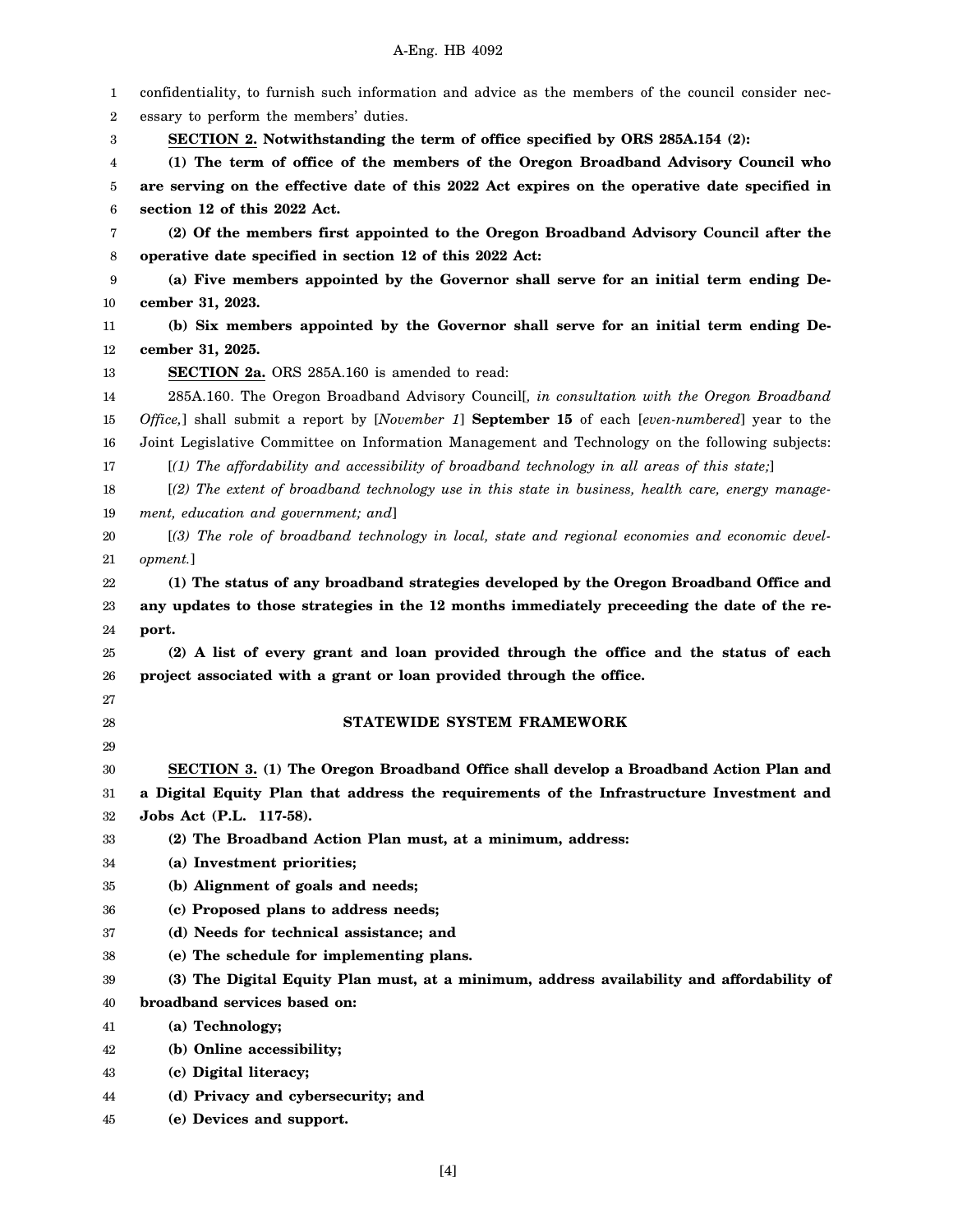1 2 3 4 5 6 7 8 9 10 11 12 13 14 15 16 17 18 19 20 21 22 23 24 25 26 27 28 29 30 31 32 33 34 35 36 37 38 39 40 41 42 43 44 45 **(4) The office may develop supplemental strategies, as necessary, to achieve availability of services and adoption of services by residents, businesses, schools and libraries throughout Oregon and to support federal planning requirements, including strategies to: (a) Support local communities and local and regional partners with broadband project planning and implementation and technical assistance. (b) Support project coordination between private and public entities. (c) Pursue and leverage private and public investment opportunities. (d) Guide development and implementation of state grant programs, including project review, procedures for appeal and project accountability and sustainability. (e) Support ongoing development and maintenance of mapping and data and associated analytic capabilities, including consumer adoption. (f) Evaluate existing system architecture in this state, including middle-mile infrastructure and exchange points, to ensure long term adequacy and resiliency. (g) Support the Department of Education and State Library in implementing the purposes of the Connecting Oregon Schools Fund established in ORS 276A.424 and Connecting Oregon Libraries Fund established in section 6 of this 2022 Act. (h) Evaluate the need and appropriateness of infrastructure redundancy. (i) Consider the appropriateness of open access requirements for state-funded projects. (j) Accelerate interagency engagement and collaboration to address barriers and accelerate access and adoption of services. (k) Identify policy and procedural changes to ease construction barriers. (L) Cost-effectively develop broadband in remote and high cost areas. GEOSPATIAL MAPPING SECTION 4. (1) The Oregon Broadband Office shall collect geospatial data, including data that is reported to the Federal Communications Commission, and other data as necessary from Internet service providers and entities with broadband infrastructure in this state for the purpose of assisting the state in confirming the allocation of funds to the state under the Infrastructure Investment and Jobs Act (P.L. 117-58) and determining eligibility for grants and loans issued by the office. (2) The collected information must be in a form that can be viewed, edited and mapped. (3)(a) The office may collect proprietary information subject to a nondisclosure agreement. (b) Proprietary information subject to a nondisclosure agreement that is collected by the office under this section is exempt from public disclosure under ORS 192.355. (4) The Oregon Business Development Department may prescribe rules for the office to implement the provisions of this section. SECTION 5.** ORS 192.355 is amended to read: 192.355. The following public records are exempt from disclosure under ORS 192.311 to 192.478: (1) Communications within a public body or between public bodies of an advisory nature to the extent that they cover other than purely factual materials and are preliminary to any final agency determination of policy or action. This exemption shall not apply unless the public body shows that in the particular instance the public interest in encouraging frank communication between officials and employees of public bodies clearly outweighs the public interest in disclosure.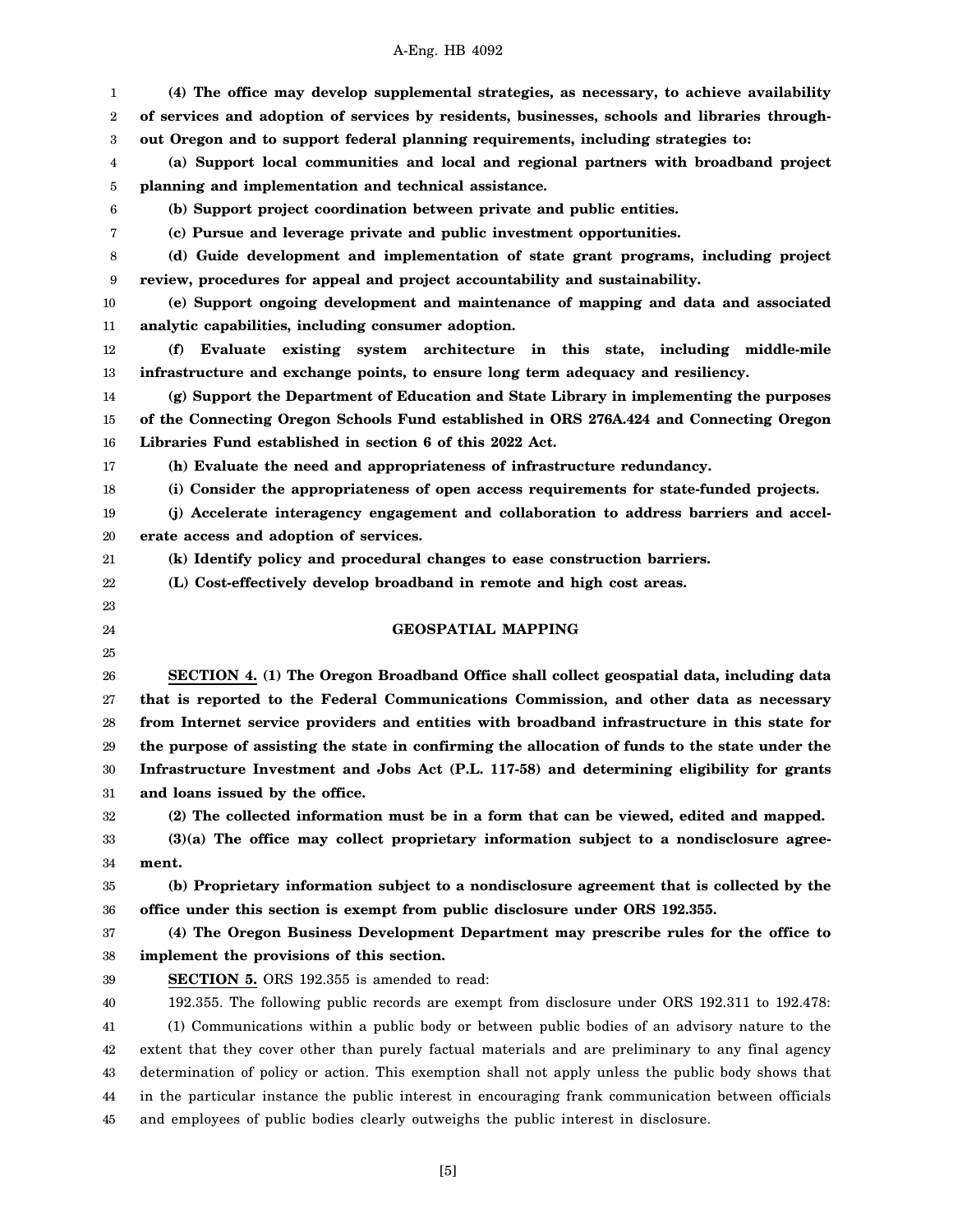1 2 3 4 5 (2)(a) Information of a personal nature such as but not limited to that kept in a personal, medical or similar file, if public disclosure would constitute an unreasonable invasion of privacy, unless the public interest by clear and convincing evidence requires disclosure in the particular instance. The party seeking disclosure shall have the burden of showing that public disclosure would not constitute an unreasonable invasion of privacy.

6 7 8 9 10 (b) Images of a dead body, or parts of a dead body, that are part of a law enforcement agency investigation, if public disclosure would create an unreasonable invasion of privacy of the family of the deceased person, unless the public interest by clear and convincing evidence requires disclosure in the particular instance. The party seeking disclosure shall have the burden of showing that public disclosure would not constitute an unreasonable invasion of privacy.

11 12 13 14 15 16 (3) Upon compliance with ORS 192.363, public body employee or volunteer residential addresses, residential telephone numbers, personal cellular telephone numbers, personal electronic mail addresses, driver license numbers, employer-issued identification card numbers, emergency contact information, Social Security numbers, dates of birth and other telephone numbers contained in personnel records maintained by the public body that is the employer or the recipient of volunteer services. This exemption:

17 18 19 20 (a) Does not apply to the addresses, dates of birth and telephone numbers of employees or volunteers who are elected officials, except that a judge or district attorney subject to election may seek to exempt the judge's or district attorney's address or telephone number, or both, under the terms of ORS 192.368;

21 22 23 (b) Does not apply to employees or volunteers to the extent that the party seeking disclosure shows by clear and convincing evidence that the public interest requires disclosure in a particular instance pursuant to ORS 192.363;

24 25 (c) Does not apply to a substitute teacher as defined in ORS 342.815 when requested by a professional education association of which the substitute teacher may be a member; and

26

(d) Does not relieve a public employer of any duty under ORS 243.650 to 243.809.

27 28 29 30 (4) Information submitted to a public body in confidence and not otherwise required by law to be submitted, where such information should reasonably be considered confidential, the public body has obliged itself in good faith not to disclose the information, and when the public interest would suffer by the disclosure.

31 32 33 34 35 (5) Information or records of the Department of Corrections, including the State Board of Parole and Post-Prison Supervision, to the extent that disclosure would interfere with the rehabilitation of a person in custody of the department or substantially prejudice or prevent the carrying out of the functions of the department, if the public interest in confidentiality clearly outweighs the public interest in disclosure.

36 37 38 39 40 (6) Records, reports and other information received or compiled by the Director of the Department of Consumer and Business Services in the administration of ORS chapters 723 and 725 not otherwise required by law to be made public, to the extent that the interests of lending institutions, their officers, employees and customers in preserving the confidentiality of such information outweighs the public interest in disclosure.

41 (7) Reports made to or filed with the court under ORS 137.077 or 137.530.

42 43 (8) Any public records or information the disclosure of which is prohibited by federal law or regulations.

44 45 (9)(a) Public records or information the disclosure of which is prohibited or restricted or otherwise made confidential or privileged under Oregon law.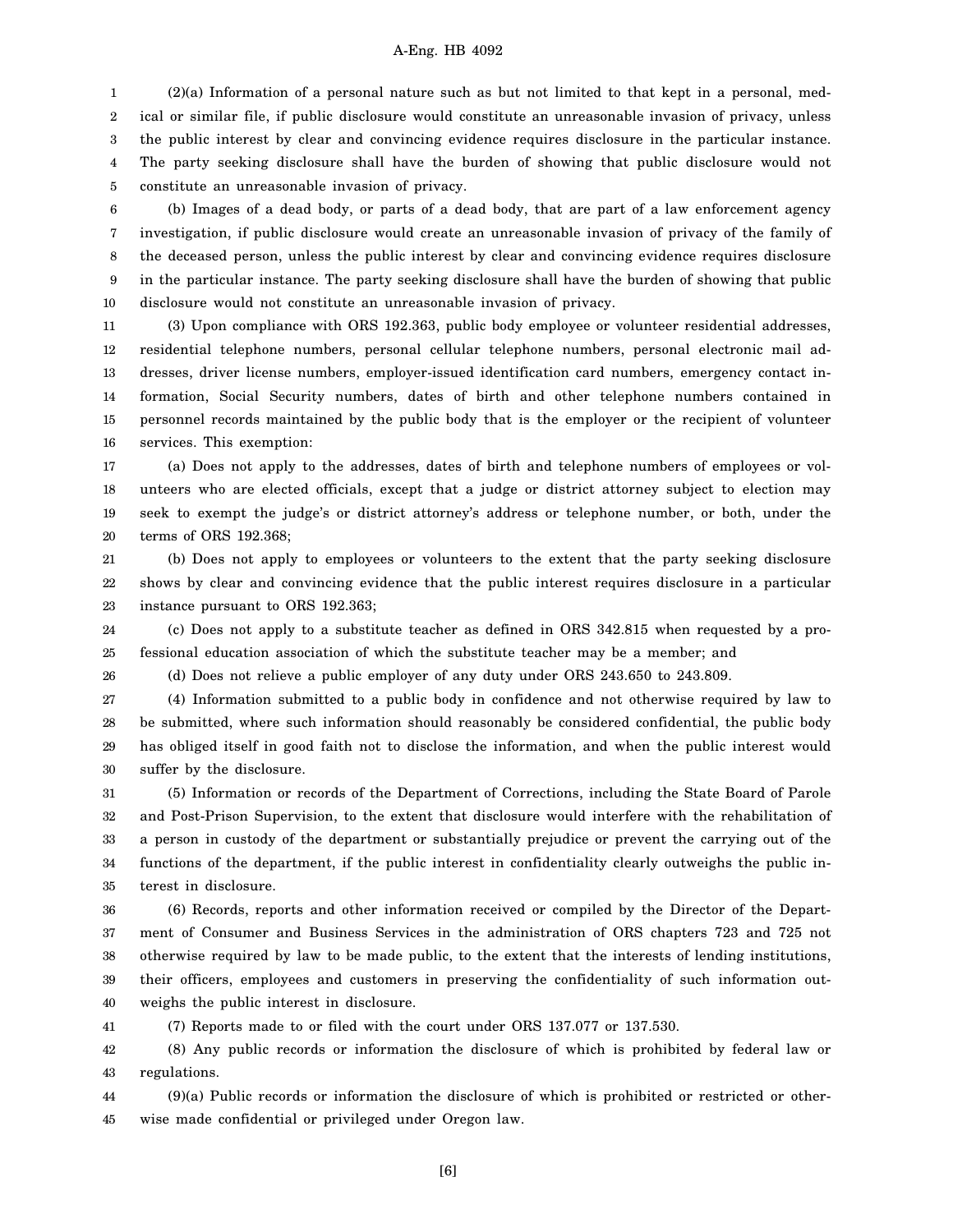1 2 (b) Subject to ORS 192.360, paragraph (a) of this subsection does not apply to factual information compiled in a public record when:

3 (A) The basis for the claim of exemption is ORS 40.225;

(a) The exemption does not apply to:

4 5 6 (B) The factual information is not prohibited from disclosure under any applicable state or federal law, regulation or court order and is not otherwise exempt from disclosure under ORS 192.311 to 192.478;

7 8 9 (C) The factual information was compiled by or at the direction of an attorney as part of an investigation on behalf of the public body in response to information of possible wrongdoing by the public body;

10 11 12 (D) The factual information was not compiled in preparation for litigation, arbitration or an administrative proceeding that was reasonably likely to be initiated or that has been initiated by or against the public body; and

13 14 15 (E) The holder of the privilege under ORS 40.225 has made or authorized a public statement characterizing or partially disclosing the factual information compiled by or at the attorney's direction.

16 17 18 19 (10) Public records or information described in this section, furnished by the public body originally compiling, preparing or receiving them to any other public officer or public body in connection with performance of the duties of the recipient, if the considerations originally giving rise to the confidential or exempt nature of the public records or information remain applicable.

20 21 (11) Records of the Energy Facility Siting Council concerning the review or approval of security programs pursuant to ORS 469.530.

22 23 24 (12) Employee and retiree address, telephone number and other nonfinancial membership records and employee financial records maintained by the Public Employees Retirement System pursuant to ORS chapters 238 and 238A.

25 26 27 28 (13) Records of or submitted to the State Treasurer, the Oregon Investment Council or the agents of the treasurer or the council relating to active or proposed publicly traded investments under ORS chapter 293, including but not limited to records regarding the acquisition, exchange or liquidation of the investments. For the purposes of this subsection:

29

30 31 (A) Information in investment records solely related to the amount paid directly into an investment by, or returned from the investment directly to, the treasurer or council; or

32 33 (B) The identity of the entity to which the amount was paid directly or from which the amount was received directly.

34 35 (b) An investment in a publicly traded investment is no longer active when acquisition, exchange or liquidation of the investment has been concluded.

36 37 38 39 40 (14)(a) Records of or submitted to the State Treasurer, the Oregon Investment Council, the Oregon Growth Board or the agents of the treasurer, council or board relating to actual or proposed investments under ORS chapter 293 or 348 in a privately placed investment fund or a private asset including but not limited to records regarding the solicitation, acquisition, deployment, exchange or liquidation of the investments including but not limited to:

41 42 (A) Due diligence materials that are proprietary to an investment fund, to an asset ownership or to their respective investment vehicles.

43 44 (B) Financial statements of an investment fund, an asset ownership or their respective investment vehicles.

45

(C) Meeting materials of an investment fund, an asset ownership or their respective investment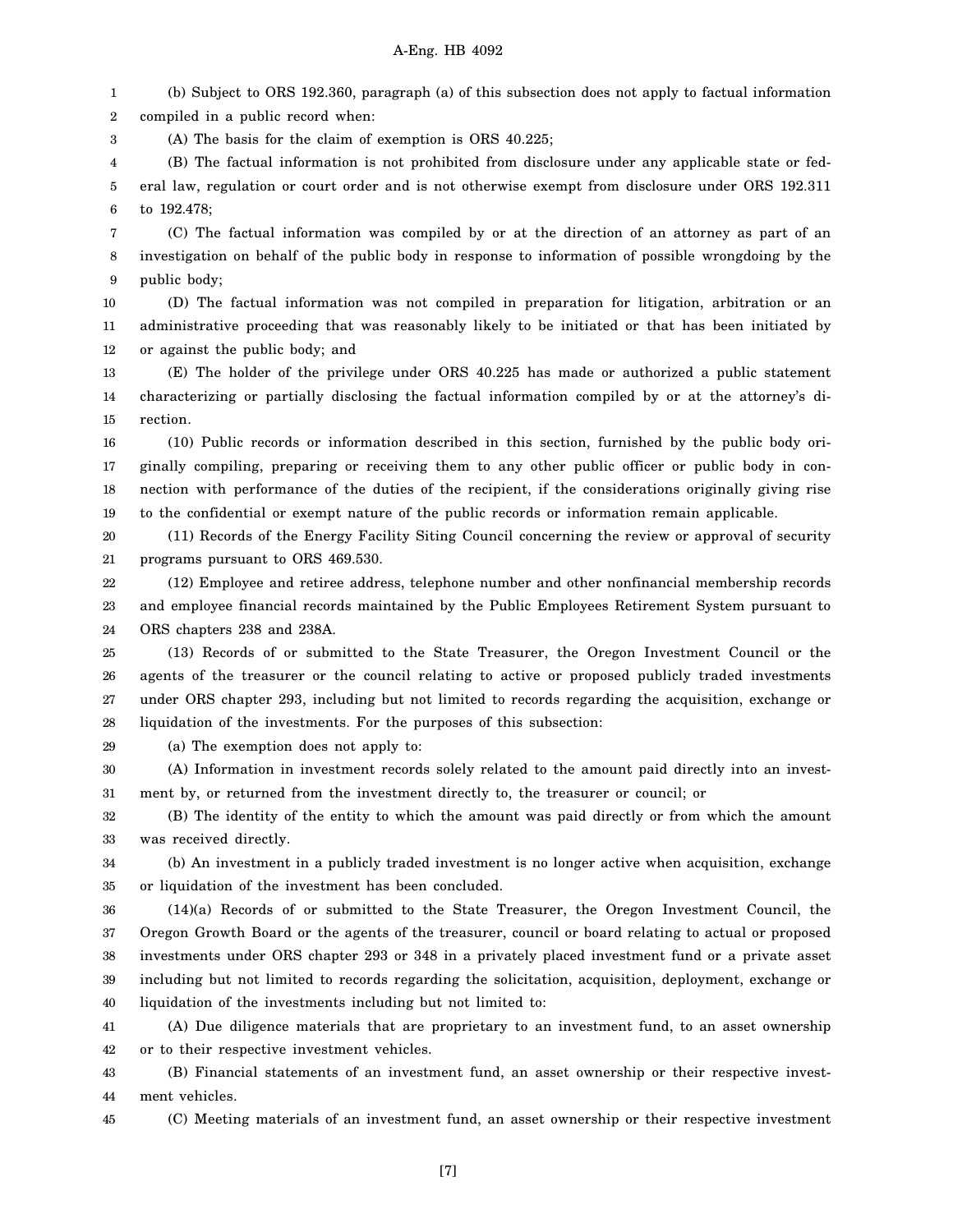| 1  | vehicles.                                                                                            |
|----|------------------------------------------------------------------------------------------------------|
| 2  | (D) Records containing information regarding the portfolio positions in which an investment          |
| 3  | fund, an asset ownership or their respective investment vehicles invest.                             |
| 4  | (E) Capital call and distribution notices of an investment fund, an asset ownership or their re-     |
| 5  | spective investment vehicles.                                                                        |
| 6  | (F) Investment agreements and related documents.                                                     |
| 7  | (b) The exemption under this subsection does not apply to:                                           |
| 8  | (A) The name, address and vintage year of each privately placed investment fund.                     |
| 9  | (B) The dollar amount of the commitment made to each privately placed investment fund since          |
| 10 | inception of the fund.                                                                               |
| 11 | (C) The dollar amount of cash contributions made to each privately placed investment fund since      |
| 12 | inception of the fund.                                                                               |
| 13 | (D) The dollar amount, on a fiscal year-end basis, of cash distributions received by the State       |
| 14 | Treasurer, the Oregon Investment Council, the Oregon Growth Board or the agents of the treasurer,    |
| 15 | council or board from each privately placed investment fund.                                         |
| 16 | (E) The dollar amount, on a fiscal year-end basis, of the remaining value of assets in a privately   |
| 17 | placed investment fund attributable to an investment by the State Treasurer, the Oregon Investment   |
| 18 | Council, the Oregon Growth Board or the agents of the treasurer, council or board.                   |
| 19 | (F) The net internal rate of return of each privately placed investment fund since inception of      |
| 20 | the fund.                                                                                            |
| 21 | (G) The investment multiple of each privately placed investment fund since inception of the fund.    |
| 22 | (H) The dollar amount of the total management fees and costs paid on an annual fiscal year-end       |
| 23 | basis to each privately placed investment fund.                                                      |
| 24 | (I) The dollar amount of cash profit received from each privately placed investment fund on a        |
| 25 | fiscal year-end basis.                                                                               |
| 26 | (15) The monthly reports prepared and submitted under ORS 293.761 and 293.766 concerning the         |
| 27 | Public Employees Retirement Fund and the Industrial Accident Fund may be uniformly treated as        |
| 28 | exempt from disclosure for a period of up to 90 days after the end of the calendar quarter.          |
| 29 | (16) Reports of unclaimed property filed by the holders of such property to the extent permitted     |
| 30 | by ORS 98.352.                                                                                       |
| 31 | (17)(a) The following records, communications and information submitted to the Oregon Business       |
| 32 | Development Commission, the Oregon Business Development Department, the State Department of          |
| 33 | Agriculture, the Oregon Growth Board, the Port of Portland or other ports as defined in ORS          |
| 34 | 777.005, or a county or city governing body and any board, department, commission, council or        |
| 35 | agency thereof, by applicants for investment funds, grants, loans, services or economic development  |
| 36 | moneys, support or assistance including, but not limited to, those described in ORS 285A.224:        |
| 37 | (A) Personal financial statements.                                                                   |
| 38 | (B) Financial statements of applicants.                                                              |
| 39 | (C) Customer lists.                                                                                  |
| 40 | (D) Information of an applicant pertaining to litigation to which the applicant is a party if the    |
| 41 | complaint has been filed, or if the complaint has not been filed, if the applicant shows that such   |
| 42 | litigation is reasonably likely to occur; this exemption does not apply to litigation which has been |
| 43 | concluded, and nothing in this subparagraph shall limit any right or opportunity granted by discov-  |

44 ery or deposition statutes to a party to litigation or potential litigation.

45 (E) Production, sales and cost data.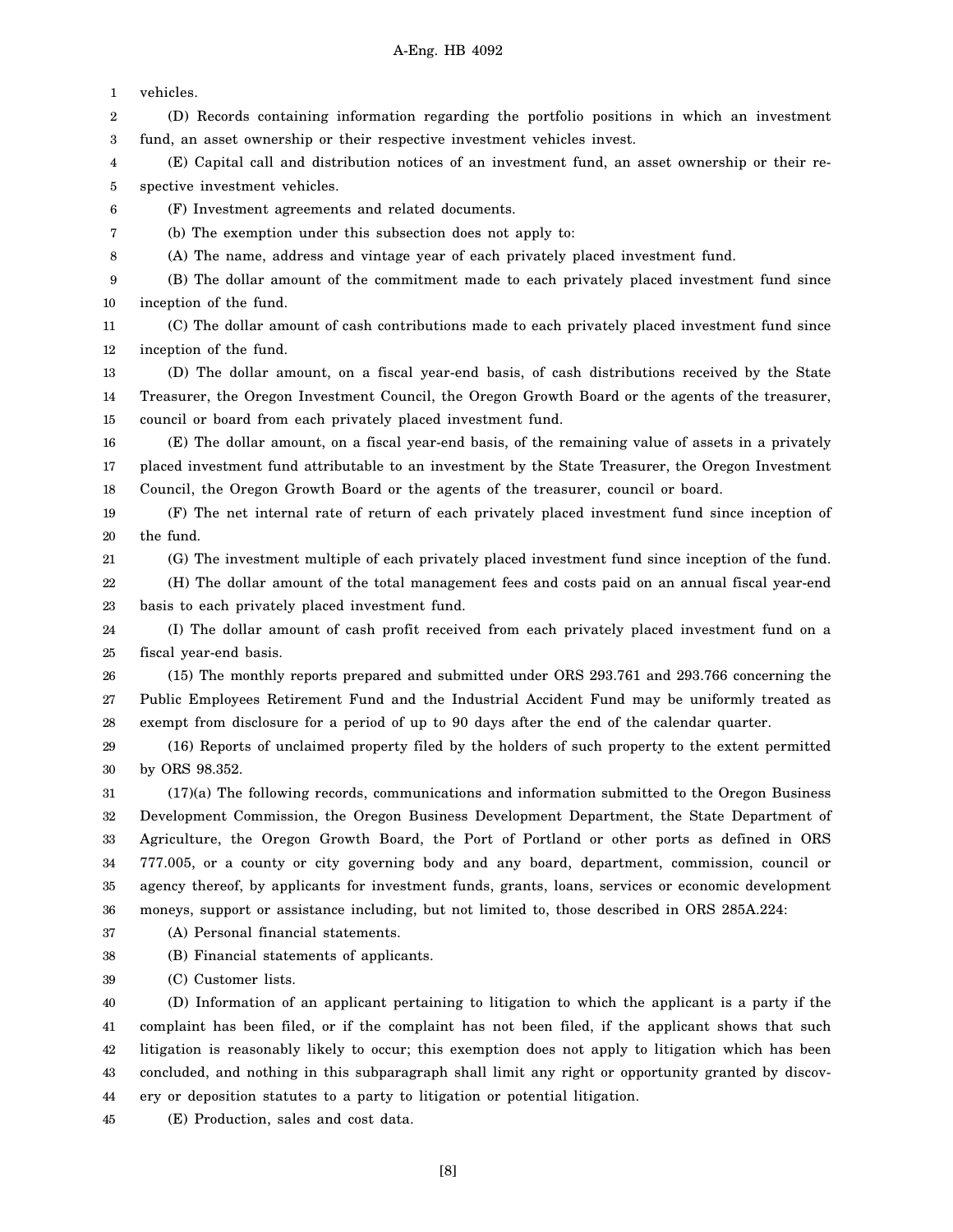1 2 (F) Marketing strategy information that relates to applicant's plan to address specific markets and applicant's strategy regarding specific competitors.

3 4 (b) The following records, communications and information submitted to the State Department of Energy by applicants for tax credits or for grants awarded under ORS 469B.256:

5 (A) Personal financial statements.

6 (B) Financial statements of applicants.

7 (C) Customer lists.

8 9 10 11 12 (D) Information of an applicant pertaining to litigation to which the applicant is a party if the complaint has been filed, or if the complaint has not been filed, if the applicant shows that such litigation is reasonably likely to occur; this exemption does not apply to litigation which has been concluded, and nothing in this subparagraph shall limit any right or opportunity granted by discovery or deposition statutes to a party to litigation or potential litigation.

13 (E) Production, sales and cost data.

14 15 (F) Marketing strategy information that relates to applicant's plan to address specific markets and applicant's strategy regarding specific competitors.

16 17 18 19 20 21 22 23 24 (18) Records, reports or returns submitted by private concerns or enterprises required by law to be submitted to or inspected by a governmental body to allow it to determine the amount of any transient lodging tax payable and the amounts of such tax payable or paid, to the extent that such information is in a form which would permit identification of the individual concern or enterprise. Nothing in this subsection shall limit the use which can be made of such information for regulatory purposes or its admissibility in any enforcement proceedings. The public body shall notify the taxpayer of the delinquency immediately by certified mail. However, in the event that the payment or delivery of transient lodging taxes otherwise due to a public body is delinquent by over 60 days, the public body shall disclose, upon the request of any person, the following information:

25 26 (a) The identity of the individual concern or enterprise that is delinquent over 60 days in the payment or delivery of the taxes.

27 (b) The period for which the taxes are delinquent.

28 (c) The actual, or estimated, amount of the delinquency.

29 30 31 (19) All information supplied by a person under ORS 151.485 for the purpose of requesting appointed counsel, and all information supplied to the court from whatever source for the purpose of verifying the financial eligibility of a person pursuant to ORS 151.485.

32 33 34 (20) Workers' compensation claim records of the Department of Consumer and Business Services, except in accordance with rules adopted by the Director of the Department of Consumer and Business Services, in any of the following circumstances:

35 36 (a) When necessary for insurers, self-insured employers and third party claim administrators to process workers' compensation claims.

37 38 (b) When necessary for the director, other governmental agencies of this state or the United States to carry out their duties, functions or powers.

39 40 (c) When the disclosure is made in such a manner that the disclosed information cannot be used to identify any worker who is the subject of a claim.

41 (d) When a worker or the worker's representative requests review of the worker's claim record.

42 43 (21) Sensitive business records or financial or commercial information of the Oregon Health and Science University that is not customarily provided to business competitors.

44 45 (22) Records of Oregon Health and Science University regarding candidates for the position of president of the university.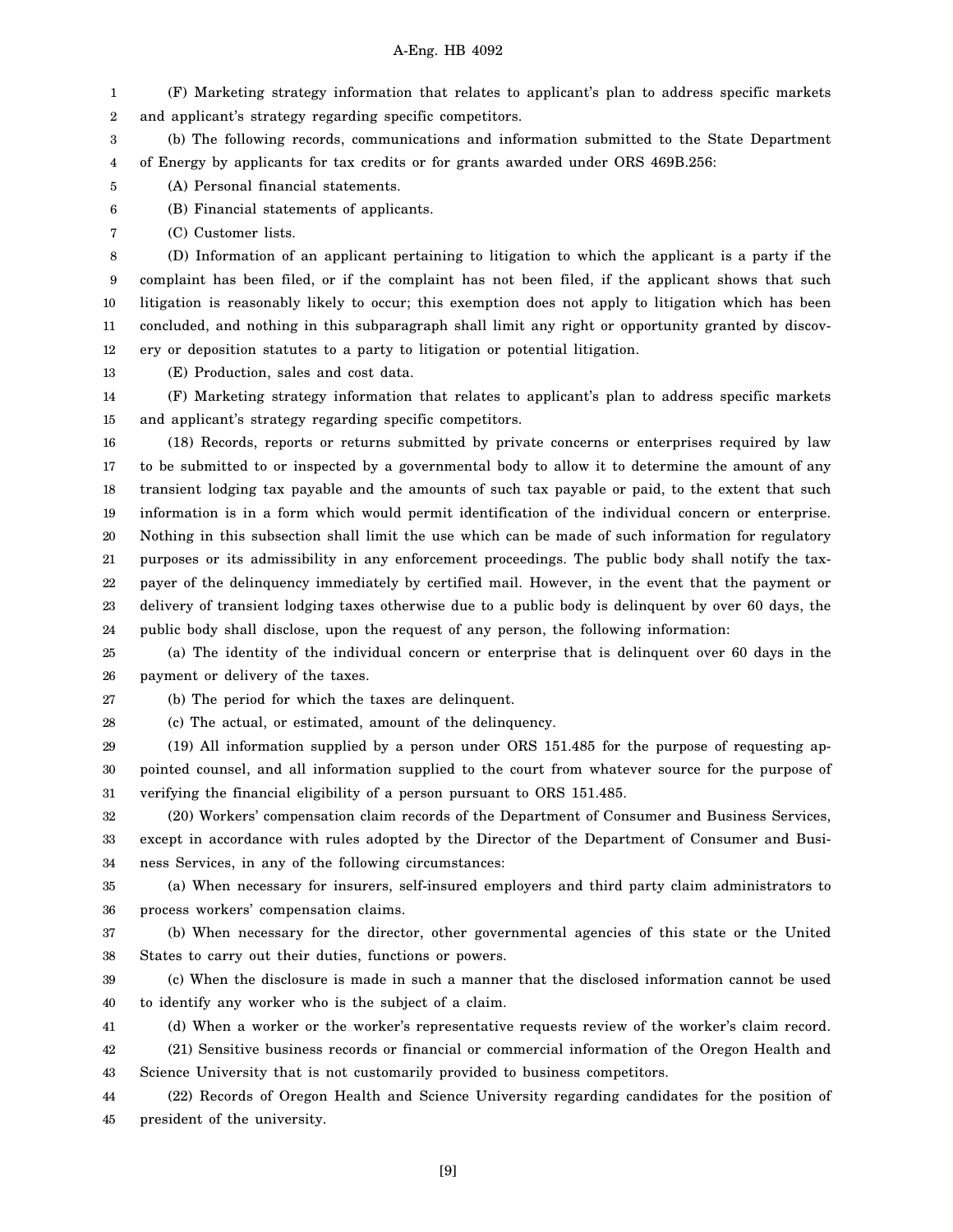1 2 3 4 5 6 7 8 9 10 11 12 13 14 15 16 17 18 19 20 21 22 23 24 25 26 27 28 29 30 31 32 33 34 35 36 37 38 39 40 41 42 43 44 (23) The records of a library, including: (a) Circulation records, showing use of specific library material by a named person; (b) The name of a library patron together with the address or telephone number of the patron; and (c) The electronic mail address of a patron. (24) The following records, communications and information obtained by the Housing and Community Services Department in connection with the department's monitoring or administration of financial assistance or of housing or other developments: (a) Personal and corporate financial statements and information, including tax returns. (b) Credit reports. (c) Project appraisals, excluding appraisals obtained in the course of transactions involving an interest in real estate that is acquired, leased, rented, exchanged, transferred or otherwise disposed of as part of the project, but only after the transactions have closed and are concluded. (d) Market studies and analyses. (e) Articles of incorporation, partnership agreements and operating agreements. (f) Commitment letters. (g) Project pro forma statements. (h) Project cost certifications and cost data. (i) Audits. (j) Project tenant correspondence. (k) Personal information about a tenant. (L) Housing assistance payments. (25) Raster geographic information system (GIS) digital databases, provided by private forestland owners or their representatives, voluntarily and in confidence to the State Forestry Department, that is not otherwise required by law to be submitted. (26) Sensitive business, commercial or financial information furnished to or developed by a public body engaged in the business of providing electricity or electricity services, if the information is directly related to a transaction described in ORS 261.348, or if the information is directly related to a bid, proposal or negotiations for the sale or purchase of electricity or electricity services, and disclosure of the information would cause a competitive disadvantage for the public body or its retail electricity customers. This subsection does not apply to cost-of-service studies used in the development or review of generally applicable rate schedules. (27) Sensitive business, commercial or financial information furnished to or developed by the City of Klamath Falls, acting solely in connection with the ownership and operation of the Klamath Cogeneration Project, if the information is directly related to a transaction described in ORS 225.085 and disclosure of the information would cause a competitive disadvantage for the Klamath Cogeneration Project. This subsection does not apply to cost-of-service studies used in the development or review of generally applicable rate schedules. (28) Personally identifiable information about customers of a municipal electric utility or a people's utility district or the names, dates of birth, driver license numbers, telephone numbers, electronic mail addresses or Social Security numbers of customers who receive water, sewer or storm drain services from a public body as defined in ORS 174.109. The utility or district may release personally identifiable information about a customer, and a public body providing water, sewer or storm drain services may release the name, date of birth, driver license number, telephone num-

ber, electronic mail address or Social Security number of a customer, if the customer consents in

45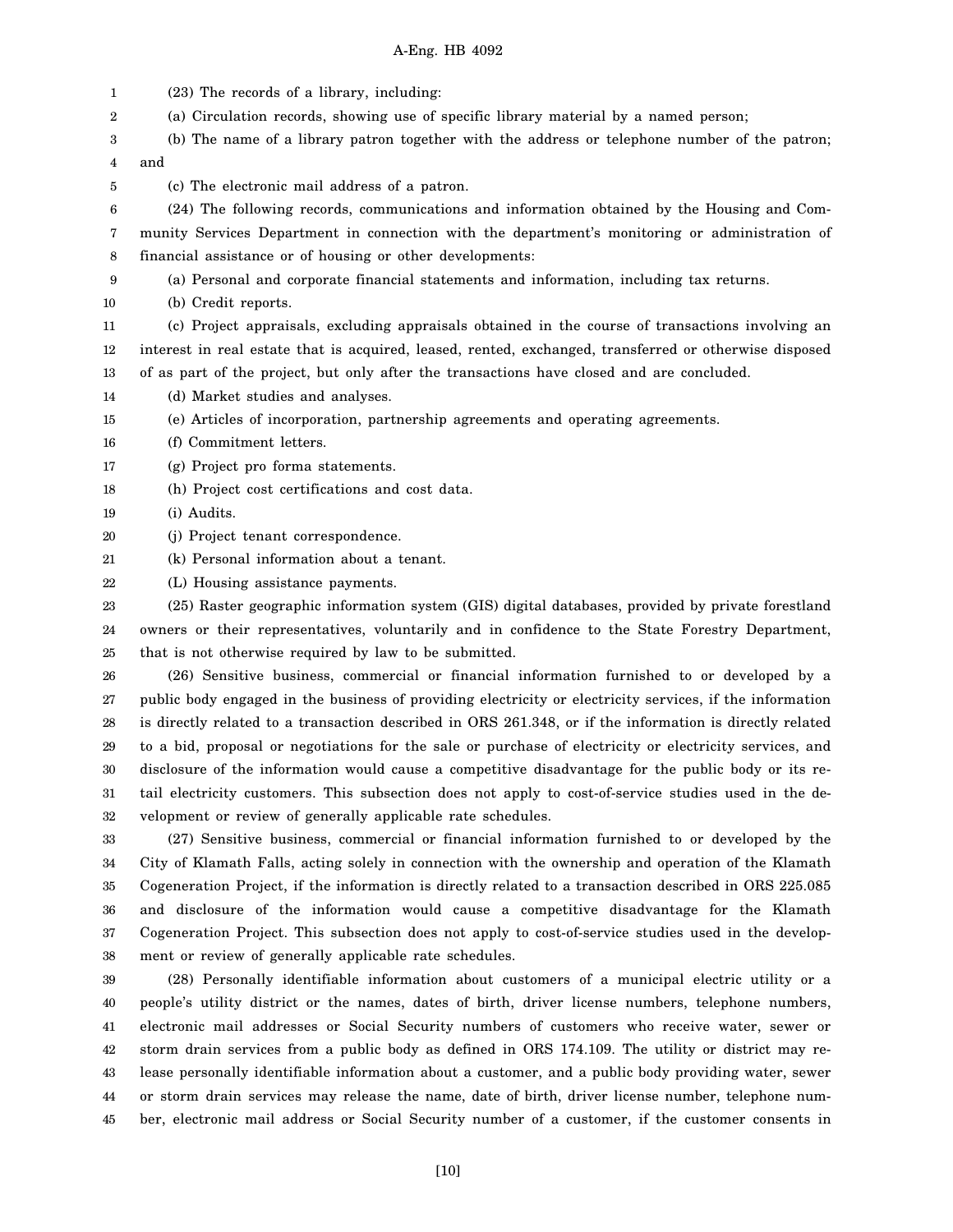1 2 3 4 5 6 7 writing or electronically, if the disclosure is necessary for the utility, district or other public body to render services to the customer, if the disclosure is required pursuant to a court order or if the disclosure is otherwise required by federal or state law. The utility, district or other public body may charge as appropriate for the costs of providing such information. The utility, district or other public body may make customer records available to third party credit agencies on a regular basis in connection with the establishment and management of customer accounts or in the event such accounts are delinquent.

8 9 (29) A record of the street and number of an employee's address submitted to a special district to obtain assistance in promoting an alternative to single occupant motor vehicle transportation.

10 11 (30) Sensitive business records, capital development plans or financial or commercial information of Oregon Corrections Enterprises that is not customarily provided to business competitors.

12 13 14 15 16 17 (31) Documents, materials or other information submitted to the Director of the Department of Consumer and Business Services in confidence by a state, federal, foreign or international regulatory or law enforcement agency or by the National Association of Insurance Commissioners, its affiliates or subsidiaries under ORS 86A.095 to 86A.198, 697.005 to 697.095, 697.602 to 697.842, 705.137, 717.200 to 717.320, 717.900 or 717.905, ORS chapter 59, 723, 725 or 726, the Bank Act or the Insurance Code when:

18 19 20 (a) The document, material or other information is received upon notice or with an understanding that it is confidential or privileged under the laws of the jurisdiction that is the source of the document, material or other information; and

21 22 (b) The director has obligated the Department of Consumer and Business Services not to disclose the document, material or other information.

23 (32) A county elections security plan developed and filed under ORS 254.074.

- 24 (33) Information about review or approval of programs relating to the security of:
- 25 (a) Generation, storage or conveyance of:

26 (A) Electricity;

- 27 (B) Gas in liquefied or gaseous form;
- 28 (C) Hazardous substances as defined in ORS  $453.005$  (7)(a), (b) and (d);
- 29 (D) Petroleum products;
- 30 (E) Sewage; or
- 31 (F) Water.

32 (b) Telecommunication systems, including cellular, wireless or radio systems.

33 (c) Data transmissions by whatever means provided.

#### 34 35 (34) The information specified in ORS 25.020 (8) if the Chief Justice of the Supreme Court designates the information as confidential by rule under ORS 1.002.

36 (35)(a) Employer account records of the State Accident Insurance Fund Corporation.

37 38 39 40 41 42 43 44 (b) As used in this subsection, "employer account records" means all records maintained in any form that are specifically related to the account of any employer insured, previously insured or under consideration to be insured by the State Accident Insurance Fund Corporation and any information obtained or developed by the corporation in connection with providing, offering to provide or declining to provide insurance to a specific employer. "Employer account records" includes, but is not limited to, an employer's payroll records, premium payment history, payroll classifications, employee names and identification information, experience modification factors, loss experience and dividend payment history.

45

(c) The exemption provided by this subsection may not serve as the basis for opposition to the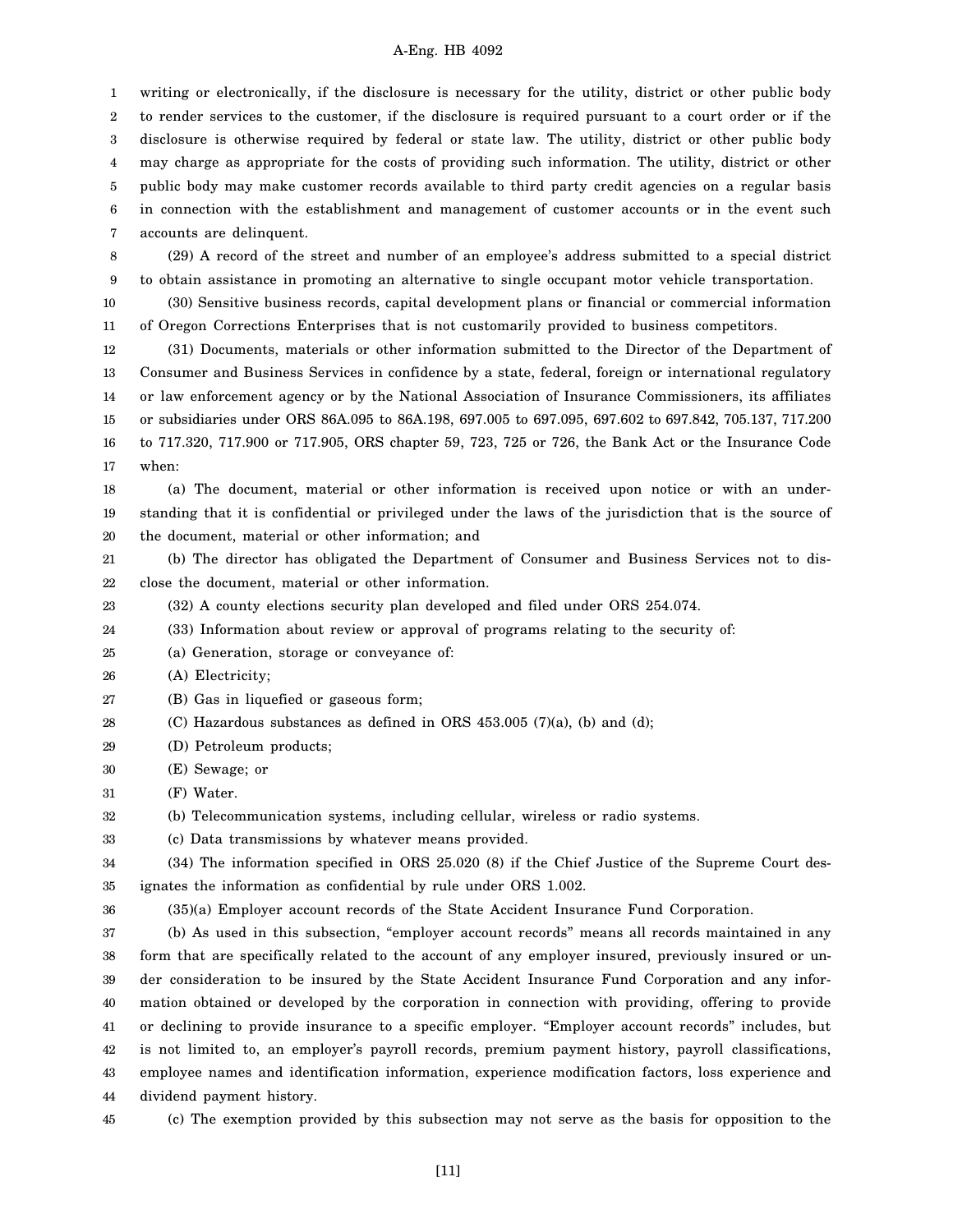1 discovery documents in litigation pursuant to applicable rules of civil procedure.

2 (36)(a) Claimant files of the State Accident Insurance Fund Corporation.

3 4 5 (b) As used in this subsection, "claimant files" includes, but is not limited to, all records held by the corporation pertaining to a person who has made a claim, as defined in ORS 656.005, and all records pertaining to such a claim.

6 7 (c) The exemption provided by this subsection may not serve as the basis for opposition to the discovery documents in litigation pursuant to applicable rules of civil procedure.

8 9 (37) Except as authorized by ORS 408.425, records that certify or verify an individual's discharge or other separation from military service.

10 11 12 13 14 15 16 (38) Records of or submitted to a domestic violence service or resource center that relate to the name or personal information of an individual who visits a center for service, including the date of service, the type of service received, referrals or contact information or personal information of a family member of the individual. As used in this subsection, "domestic violence service or resource center" means an entity, the primary purpose of which is to assist persons affected by domestic or sexual violence by providing referrals, resource information or other assistance specifically of benefit to domestic or sexual violence victims.

17 18 19 20 (39) Information reported to the Oregon Health Authority under ORS 431A.860, except as provided in ORS 431A.865 (3)(b), information disclosed by the authority under ORS 431A.865 and any information related to disclosures made by the authority under ORS 431A.865, including information identifying the recipient of the information.

21 22 23 24 (40)(a) Electronic mail addresses in the possession or custody of an agency or subdivision of the executive department, as defined in ORS 174.112, the legislative department, as defined in ORS 174.114, a local government or local service district, as defined in ORS 174.116, or a special government body, as defined in ORS 174.117.

25 26 (b) This subsection does not apply to electronic mail addresses assigned by a public body to public employees for use by the employees in the ordinary course of their employment.

27 28 29 30 31 (c) This subsection and ORS 244.040 do not prohibit the campaign office of the current officeholder or current candidates who have filed to run for that elective office from receiving upon request the electronic mail addresses used by the current officeholder's legislative office for newsletter distribution, except that a campaign office that receives electronic mail addresses under this paragraph may not make a further disclosure of those electronic mail addresses to any other person.

32 33 34 35 36 (41) Residential addresses, residential telephone numbers, personal cellular telephone numbers, personal electronic mail addresses, driver license numbers, emergency contact information, Social Security numbers, dates of birth and other telephone numbers of individuals currently or previously certified or licensed by the Department of Public Safety Standards and Training contained in the records maintained by the department.

37 38 39 40 41 42 43 44 45 (42) Personally identifiable information and contact information of veterans as defined in ORS 408.225 and of persons serving on active duty or as reserve members with the Armed Forces of the United States, National Guard or other reserve component that was obtained by the Department of Veterans' Affairs in the course of performing its duties and functions, including but not limited to names, residential and employment addresses, dates of birth, driver license numbers, telephone numbers, electronic mail addresses, Social Security numbers, marital status, dependents, the character of discharge from military service, military rating or rank, that the person is a veteran or has provided military service, information relating to an application for or receipt of federal or state benefits, information relating to the basis for receipt or denial of federal or state benefits and in-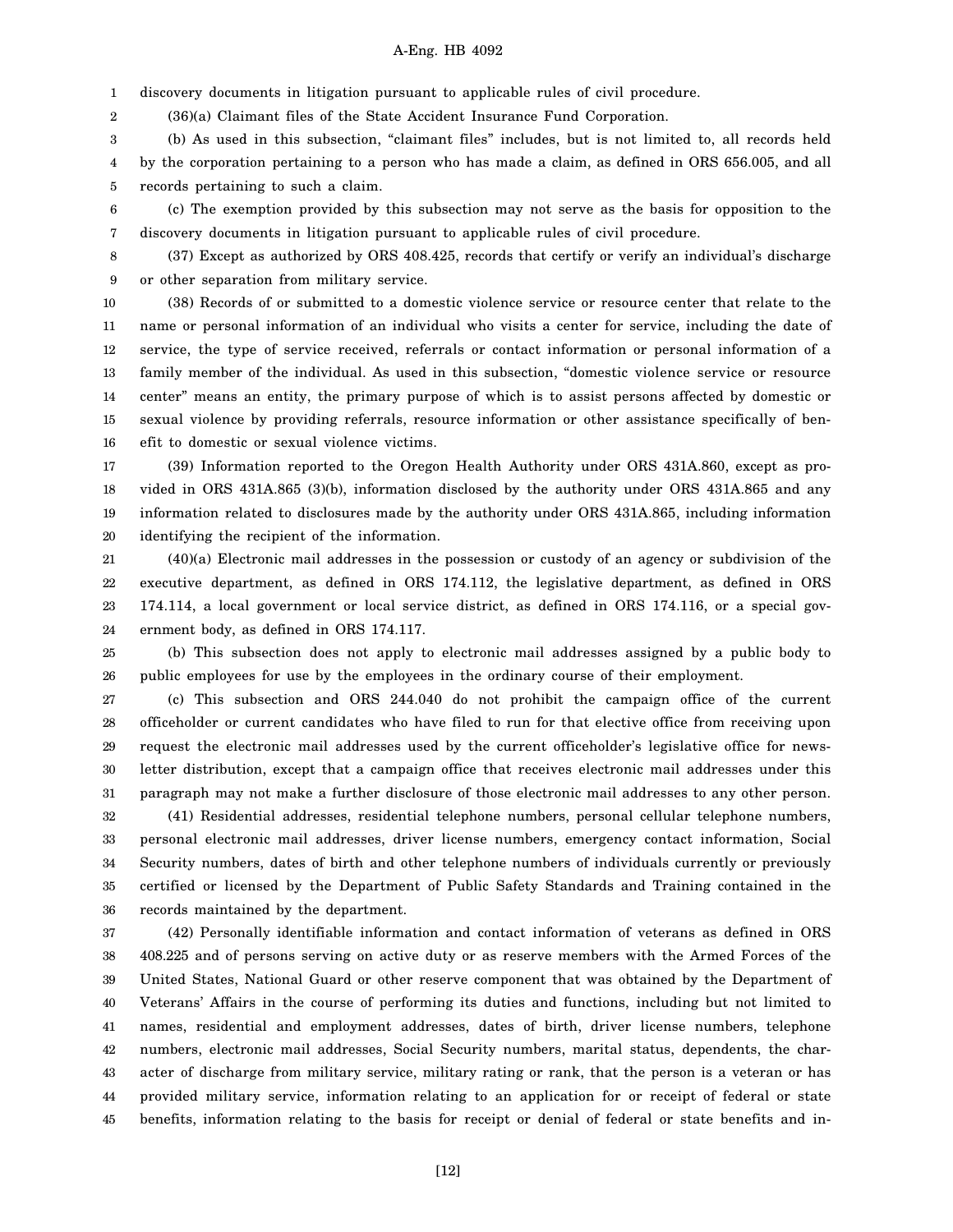1 2 3 4 5 6 7 8 9 10 11 12 13 14 15 16 17 18 19 20 21 22 23 24 25 26 27 28 29 30 31 32 33 34 35 36 37 38 39 40 41 42 43 44 45 formation relating to a home loan or grant application, including but not limited to financial information provided in connection with the application. (43) Business, commercial, financial, operational and research data and information, including but not limited to pricing, intellectual property and customer records, furnished to, developed by or generated in connection with the ownership and operation of an unmanned aerial system test range, if disclosure of the information would cause a competitive disadvantage to the test range or its users. (44) Personally identifiable information about a child under the age of 16 years that is submitted to the State Fish and Wildlife Commission or an agent of the commission to obtain a license, tag or permit under the wildlife laws. **(45) Proprietary information subject to a nondisclosure agreement that is provided to the Oregon Broadband Office pursuant to section 4 of this 2022 Act. CONNECTING OREGON LIBRARIES FUND SECTION 6. (1) The Connecting Oregon Libraries Fund is established in the State Treasury, separate and distinct from the General Fund. Interest earned by the Connecting Oregon Libraries Fund shall be credited to the fund. (2) The Connecting Oregon Libraries Fund consists of any moneys deposited in the fund from whatever source and may include moneys appropriated, allocated, deposited or transferred to the fund by the Legislative Assembly or otherwise and interest earned on moneys in the fund. (3) The moneys in the fund are continuously appropriated to the State Library for the purpose of providing matching funds for federal moneys received by the State Library, the State Library Board, public libraries established in accordance with ORS 357.410, school libraries, tribal libraries as defined in ORS 357.206 or academic libraries in Oregon for the purpose of providing broadband access to eligible library facilities in this state. (4) A public, school, tribal or academic library is eligible to receive matching funds under this section if the library: (a) Receives federal moneys for the purpose of providing broadband access to the library; (b) Takes steps to determine whether existing broadband infrastructure, including fiberbased broadband, may be integrated into the proposed broadband access project; and (c) Meets any other eligibility requirements established by the State Library Board by rule. (5)(a) Before the State Library may distribute any state moneys under this section, the board shall adopt rules to implement the provisions of this section, including rules setting criteria that govern the distribution of the moneys to eligible libraries. (b) Rules adopted under this section must take into consideration any eligibility requirements established by the federal program awarding federal moneys. STUDY OF OREGON TELEPHONE ASSISTANCE PROGRAM SECTION 7. (1) The Public Utility Commission, in consultation with the Oregon Broadband Office, the Oregon Broadband Advisory Council and the Oregon Telephone Assistance Program Advisory Committee, shall investigate and make recommendations on the**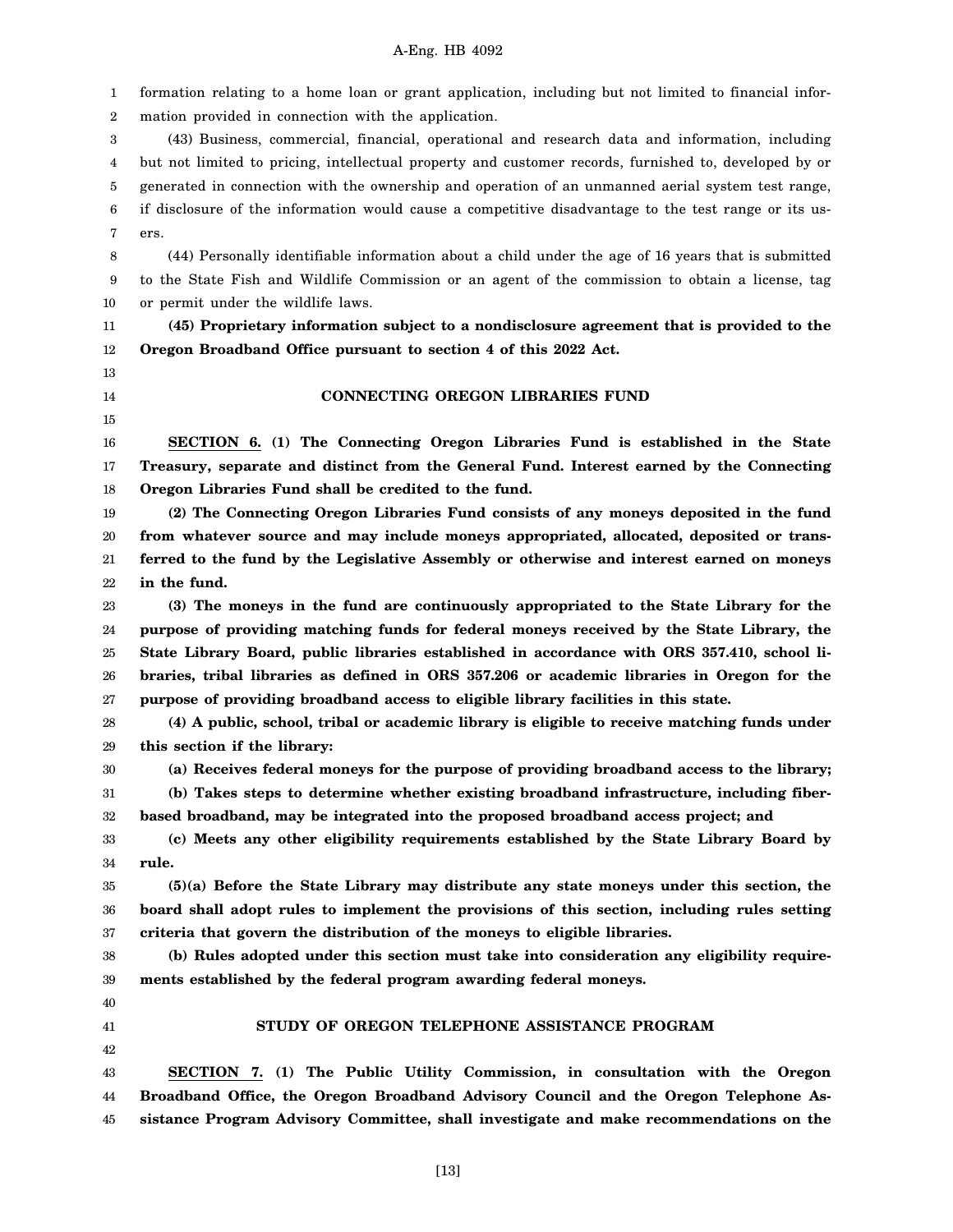1 2 3 4 5 6 7 8 9 10 11 12 13 14 15 16 17 18 19 20 21 22 23 24 25 26 27 28 29 30 31 32 33 34 35 36 37 38 39 40 41 42 43 44 45 **feasibility of: (a) Expanding or increasing the plan of assistance established under section 6, chapter 290, Oregon Laws 1987, to support adequate and reasonable access to broadband Internet access service or other telecommunications services by residential customers with low incomes in this state, including allowing participation with providers that are not designated as eligible telecommunications carriers; and (b) Applying the surcharge assessed under ORS 759.685 to support expanded access to broadband Internet access service or other telecommunications services. (2) As part of the investigation required under subsection (1) of this section, the commission shall consider barriers faced by residential customers with low incomes to obtaining broadband Internet access service or other telecommunications services that include but are not limited to: (a) Equipment and related services needed to obtain and utilize broadband Internet access service or other telecommunications services; (b) Legal and regulatory incentives and limitations that may affect the state's ability to expand or increase the plan of assistance or the associated surcharge to support expanded access to broadband Internet access service or other telecommunications services; and (c) The availability of other forms of federal, state or local support for broadband Internet access service or other telecommunications services. (3) The commission shall, no later than June 1, 2023: (a) Submit a report on its findings to an appropriate regular or interim committee of the Legislative Assembly. (b) Provide a copy of the report on its findings to the Oregon Broadband Office for the office to consider in its planning efforts. SECTION 8. Section 7 of this 2022 Act is repealed on January 2, 2024. NOTICE AND REPORTING BY PUBLIC UTILITY COMMISSION SECTION 9.** ORS 759.020 is amended to read: 759.020. (1) [*No*] **A** person, corporation, company[*,*] **or** association of individuals or their lessees, trustees[*,*] or receivers [*shall*] **may not** provide intrastate telecommunications service on a for-hire basis without a certificate of authority issued by the Public Utility Commission under this section. (2) Applications for certificates of authority [*shall*] **must** be in a form prescribed by the commission and [*shall*] **must** describe the telecommunications services the applicant proposes to provide. [*Notice of all applications shall, within 30 days of filing, be served by the commission upon all persons holding authority to provide telecommunications service issued under this section or providing local exchange telecommunications service.*] (3)**(a)** Except as provided in ORS 759.050, [*no*] **a** certificate [*shall*] **may not** authorize any person to provide local exchange telecommunications service within the local exchange telecommunications service area of a telecommunications utility unless [*such*] **the** utility consents, is unable to provide the service[*,*] or fails to protest an application. **(b) Paragraph (a) of** this subsection [*shall*] **does** not apply to any application for a certificate by a provider of shared telecommunications services. (4) [*After notice,*] A hearing need not be held prior to issuance of a certificate of authority except upon the commission's own motion or unless the application is to authorize a person to provide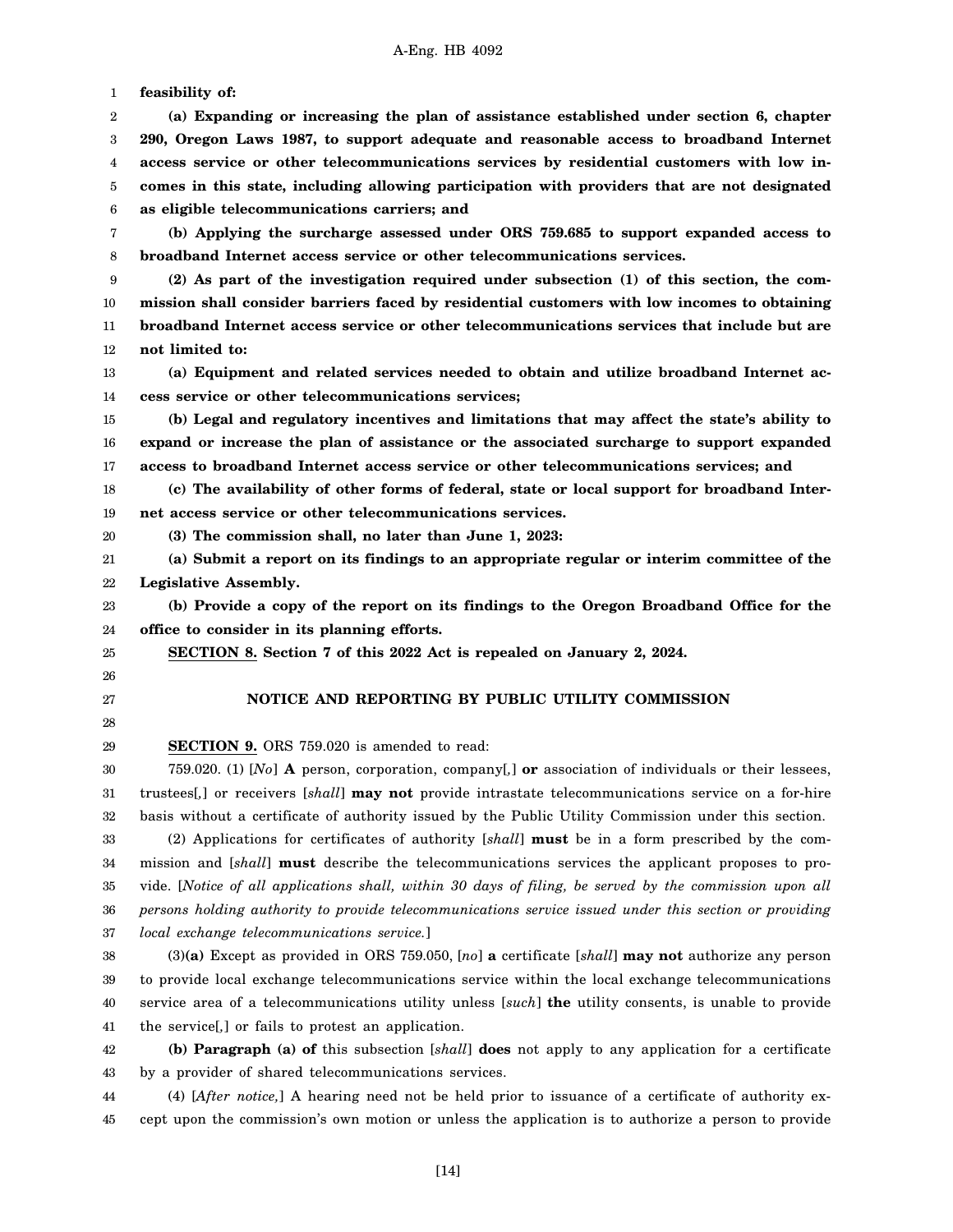local exchange telecommunications service in the local exchange telecommunications service area

2 3 of a telecommunications utility and [*such*] **the** utility protests. After hearing, the commission shall issue the certificate only upon a showing that the proposed service is required by the public interest.

4

1

5 6 7 8 9 10 11 12 13 14 15 (5) The commission may classify a successful applicant for a certificate as a telecommunications utility or as a competitive telecommunications services provider. If the commission finds that a successful applicant for a certificate has demonstrated that services it offers are subject to competition or that its customers or those proposed to become customers have reasonably available alternatives, the commission shall classify the applicant as a competitive telecommunications services provider. The commission shall conduct the initial classification and any subsequent review of the classification in accordance with [*such*] procedures [*as*] the commission may establish by rule, after hearings. The commission may attach reasonable conditions to [*such*] **the** classification and may amend or revoke any [*such*] order as provided in ORS 756.568. For purposes of this section, in determining whether telecommunications services are subject to competition or whether there are reasonably available alternatives, the commission shall consider:

16 17 18 (a) The extent to which services are available from alternative providers in the relevant market. (b) The extent to which the services of alternative providers are functionally equivalent or substitutable at comparable rates, terms and conditions.

19 (c) Existing economic or regulatory barriers to entry.

20 (d) Any other factors deemed relevant by the commission.

21 22 23 24 25 26 (6) Any provider of intrastate toll service must inform customers of the service level furnished by that provider, according to rules of the commission. The commission, by rule, shall determine the level of intrastate toll service that is standard. Any provider of intrastate toll service must identify the service level the provider plans to furnish in an annual report to the commission. The commission shall revoke the certification of any provider that does not consistently furnish the service level identified in the provider's annual report.

27 **SECTION 10.** ORS 759.050 is amended to read:

28

759.050. (1) As used in this section:

29 30 31 (a) "Competitive zone" means a telecommunications service area within all or part of a local exchange, described both by service and territory, that has been designated a competitive zone by the Public Utility Commission under subsection (2) or (4) of this section.

32 33 (b) "Competitive zone service" means a local exchange telecommunications service that the commission has authorized to be provided within a competitive zone.

34 35 36 (c) "Essential function" means a functional component of a competitive zone service necessary to the provision of the service by a telecommunications provider for which there is no adequate alternative in terms of quality, quantity and price to the incumbent telecommunications utility.

37 38 39 (d) "Telecommunications utility" and "competitive provider" mean those entities that are classified as such by the commission under ORS 759.020. "Telecommunications provider" includes both telecommunications utilities and competitive providers.

40 41 42 43 44 45 (2)(a) Notwithstanding the provisions of ORS 759.020 (3), the commission may certify one or more persons, including another telecommunications utility, to provide local exchange telecommunications service within the local exchange telecommunications service area of a certificated telecommunications utility if the commission determines that the authorization would be in the public interest. For the purpose of determining whether the authorization would be in the public interest, the commission shall consider: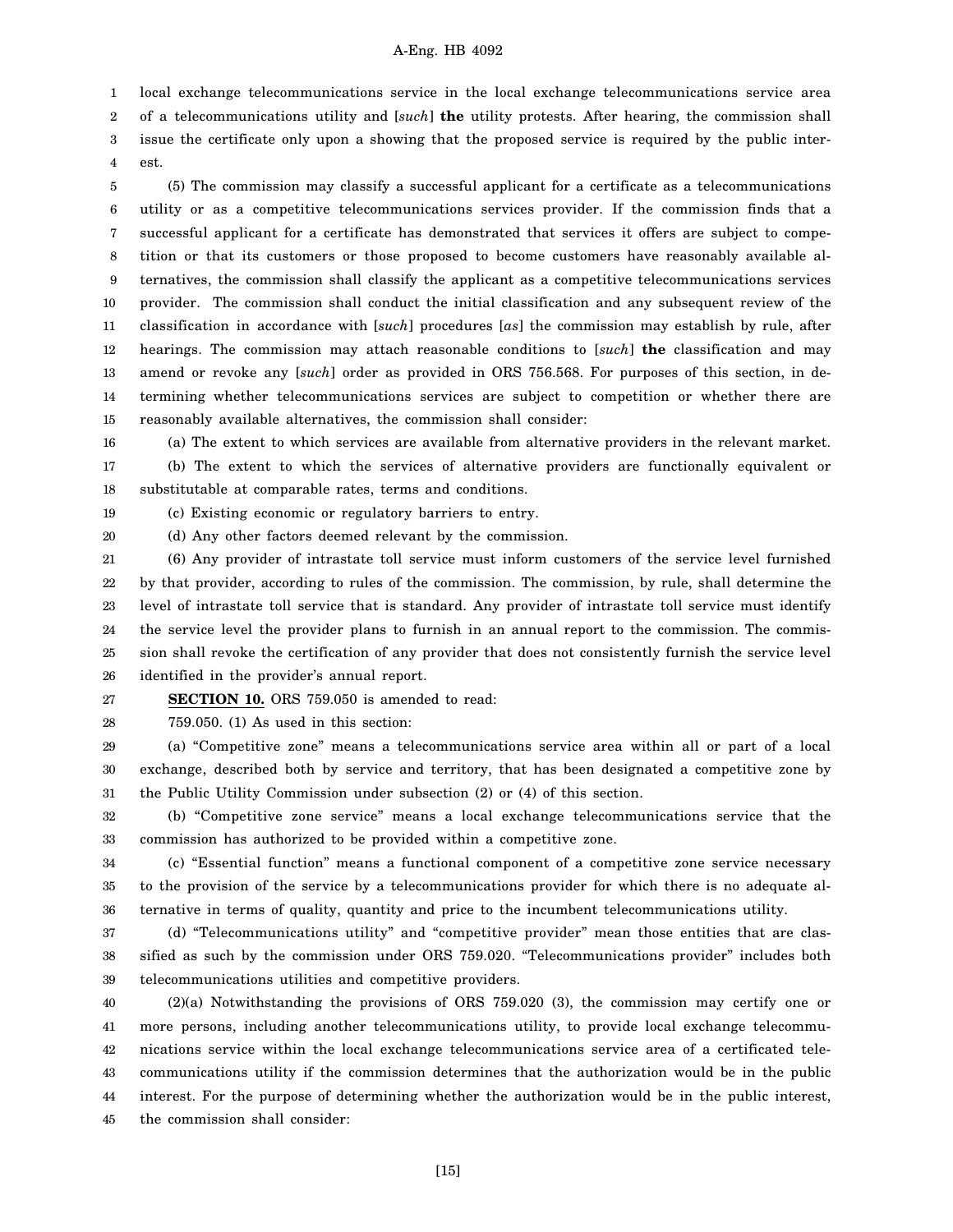1 2 (A) The effect on rates for local exchange telecommunications service customers both within and outside the competitive zone.

3 (B) The effect on competition in the local exchange telecommunications service area.

4 5 (C) The effect on access by customers to high quality, innovative telecommunications service in the local exchange telecommunications service area.

6

(D) Any other facts the commission considers relevant.

7 8 9 10 11 (b) Upon certification of a telecommunications provider under paragraph (a) of this subsection, the commission shall establish a competitive zone defined by the services to be provided by the telecommunications provider and the geographic area to be served by the telecommunications provider. Price and service competition within the meaning of ORS 759.052 may not be deemed to exist by virtue of the establishment of a competitive zone.

12 13 14 15 (c) At the time of certification of a telecommunications provider, or thereafter, the commission may impose reasonable conditions upon the authority of the telecommunications provider to provide competitive zone service within the competitive zone. Reasonable conditions include, but are not limited to, conditions:

16 (A) Designed to promote fair competition, such as interconnection; and

17 18 19 (B) Requiring contributions of the type required of a telecommunications utility on account of the provision of local exchange service, including those to the Residential Service Protection Fund or the Telecommunication Devices Access Program.

20 21 22 23 24 (3) Upon demand, a competitive provider of competitive zone services shall make available to the commission any information relating to competitive zone services that the commission requests. Information provided to the commission by a competitive provider under this subsection shall be confidential and may not be disclosed by the commission, except for regulatory purposes in the context of a proceeding before the commission.

25 26 27 (4) Upon application by a telecommunications utility and a showing of competition within its local exchange, whether or not from certificated providers, the commission may designate all or part of the local exchange a competitive zone.

28 29 30 31 32 33 (5)(a) Except with respect to telecommunications utilities that are exempt from the provisions of ORS 759.180 to 759.190, unless the commission determines that it is not in the public interest at the time a competitive zone is created, upon designation of a competitive zone, price changes, service variations and modifications of competitive zone services offered by a telecommunications utility in the zone are not subject to ORS 759.180 to 759.190 and, at the telecommunication utility's discretion, may be made effective upon filing with the commission.

34 35 36 37 38 39 40 41 42 43 (b) The price and terms of service offered by a telecommunications utility for a competitive zone service within a competitive zone may differ from that outside of the zone. However, the price for a competitive zone service within the zone may not be lower than the total service long run incremental cost, for nonessential functions, of providing the service within the zone and the charges for essential functions used in providing the service, but the commission may establish rates for residential local exchange telecommunications service at any level necessary to achieve the commission's universal service objectives. Within the zone, the price of a competitive zone service, or any essential function used in providing the competitive zone service, may not be higher than those prices in effect when the competitive zone was established, unless authorized by the commission.

44 45 (c) The commission may revoke the exemption of a telecommunications utility from ORS 759.180 to 759.190 if the commission finds that the utility has violated statutes, rules or conditions of the